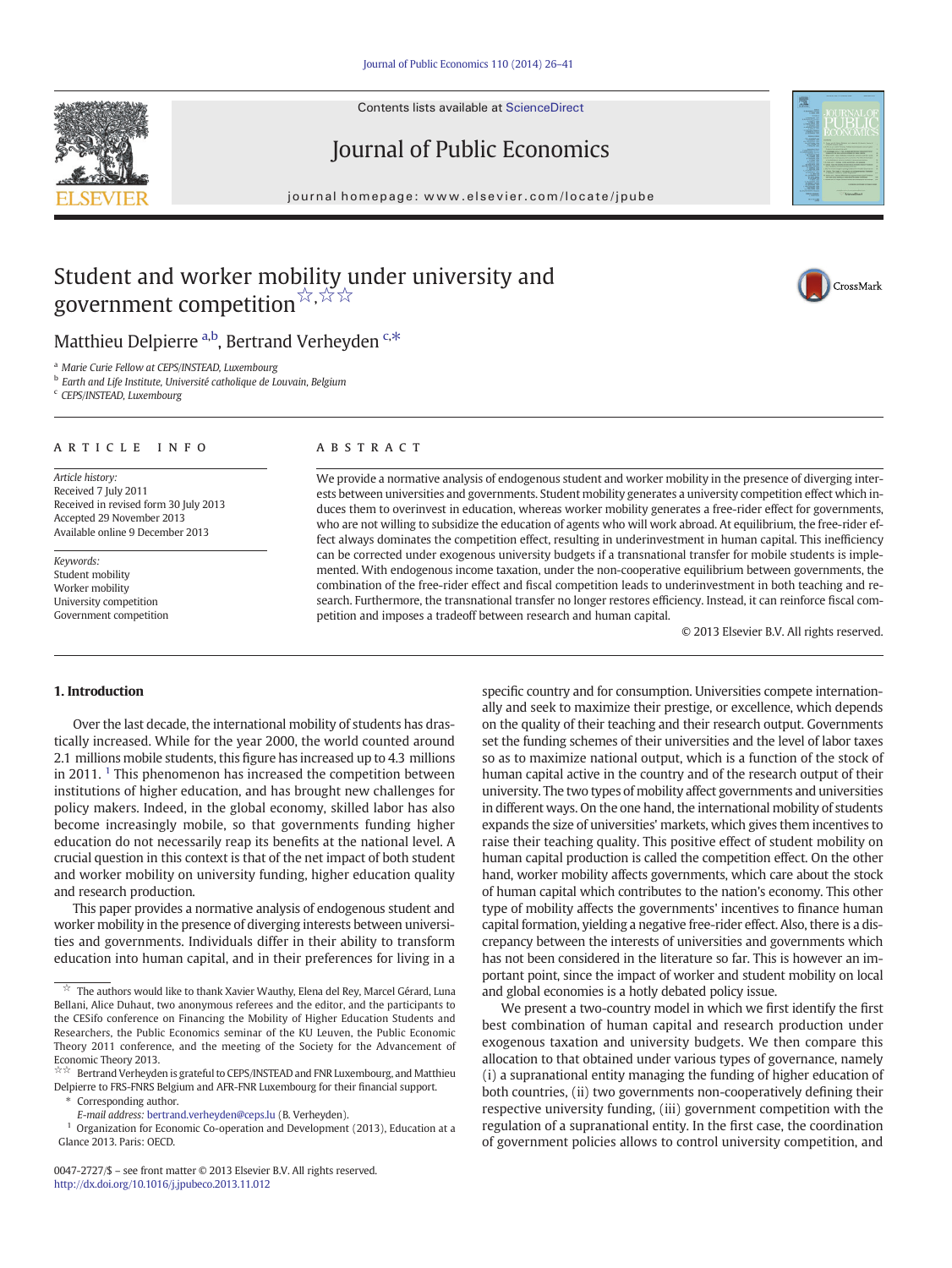leads to the first-best provision of human capital and research despite the free movements of students and workers. In the second case of government competition, governments do not fully internalize the positive externalities of funding human capital production. As a result, they incite universities to underprovide human capital compared to the socially desirable allocation. In other words, the free rider effect always dominates the competition effect, at the expense of education quality. This inefficiency can be mitigated in the third case, where a transnational entity enforces inter-government transfers for mobile students. This transfer must cover the costs induced by mobile students and the externality generated on the other country's stock of human capital.

We then reproduce this analysis while endogenizing the size of university budgets, which are financed by taxes on workers.<sup>2</sup> Compared to the first best with endogenous budgets, a supranational entity managing university funding and taxation for both countries – case (i) – is able to reach the first best allocation, i.e. an optimal budget size for universities, and an optimal combination of human capital and research production. In the case of non-cooperative governments, worker mobility generates fiscal competition, reducing available budgets for universities. This effect exacerbates the underproduction of human capital, but also leads to underprovision of research. Finally, the introduction of a transnational transfer always mitigates the freerider effect, but fails to solve the underfunding of universities. Under some conditions, we show that the transfer, which increases the total stock of human capital produced by the two countries, strengthens fiscal competition and reduces university funding. Since funding decreases while the costs of human capital production increase, the transnational transfer has a dual negative impact on the production of research. In this case, the transnational transfer therefore imposes a strong tradeoff between human capital and research production.

### 1.1. Related literature

Two important and opposite effects of mobility on the incentives faced by higher education providers and governments are salient in the literature.

On the one hand, following the increase in student mobility, universities tend to engage in quality competition in order to attract mobile students. This effect is known as the competition effect and has been highlighted in a large variety of models in combination with admission standards ([del Rey, 2001](#page--1-0)), tuition fees [\(Kemnitz, 2005; Demange et al.,](#page--1-0) [2008; Lange, 2009\)](#page--1-0) and multicultural skills [\(Mechtenberg and Strausz,](#page--1-0) [2008](#page--1-0)) among others.

On the other hand, worker mobility has two adverse effects on governments. The first one is that it may induce governments to set labor taxes to inefficiently low levels [\(Poutvaara, 2000, 2001](#page--1-0)) due to Tiebout competition. The second effect of worker mobility is that it reduces the incentives of governments to subsidize higher education. Free-riding is widely acknowledged in this context [\(Justman and](#page--1-0) [Thisse, 1997, 2000; Poutvaara, 2004, 2008; Chevalier and Gerard, 2008](#page--1-0)).

Recent contributions have attempted to assess the combined impact of the opposite effects of free-riding and competition on higher education quality ([Kemnitz, 2005; Demange et al., 2008; Mechtenberg and Strausz,](#page--1-0) [2008; Lange, 2009\)](#page--1-0). [Demange et al. \(2008\)](#page--1-0) highlight that, in a fiscal competition context, free-riding can be attributed to worker mobility while competition is driven by student mobility. In this sense, they argue that the Bologna process can help the latter effect to balance the former.

To the best of our knowledge, [Lange \(2009\)](#page--1-0) was the first to develop a setting accounting for both student and labor mobility by extending the model of [Justman and Thisse \(2000\)](#page--1-0). In opposition to our results, he shows that overinvestment in higher education may result if mobile students are likely to settle in the host country as workers. [Krieger](#page--1-0) [and Lange \(2010\)](#page--1-0) also account for both types of mobility and focus on government competition with two instruments, namely labor taxes and student subsidies/tuition fees. The differences with our model are the following. The instrument used by governments at the higher education level is student amenities rather than education quality, which is considered here as exogenous. There is no research production and, as in all contributions to this field, governments and universities are the same agent. In line with our results, they show that student mobility reduces net revenues because of the intensification of tax competition.

[Mechtenberg and Strausz \(2008\)](#page--1-0) is one of the closest contribution to ours. In their model, higher education is publicly provided, but unlike our model, the government directly makes the decision regarding the teaching quality offered. The extent of student mobility is defined in their paper by a threshold on the minimal ability of prospective students required to study abroad. Policies aimed at promoting student mobility such as the Bologna process are considered to lower this threshold. The government maximizes social welfare, taking account of externalities generated by foreign students who settle in the country as workers. The magnitude of this externality is the driving force determining the net effect in the trade-off between competition and freeriding effects. When externalities from mobility are low, teaching quality is decreasing with mobility. In this case, free-riding dominates the competition effect and quality is suboptimal. When externalities are large however, there is overinvestment in quality. In this model, as clearly appears from the results mentioned above, there is a partial effect by which a higher mobility weakens the competition effect, thereby reducing quality. This effect is somewhat counterintuitive since we would expect the competition effect between universities to be stronger under high mobility, as generally acknowledged in the literature. This effect is due to a composition effect, which stems from the assumption that increased mobility always comes at the cost of a lower average ability of students. This reduction in average ability in turn reduces the magnitude of the competition effect, leading to a decrease in quality. This assumption is not made in our model; instead we assume that all students are capable of studying abroad, but only those with sufficient multicultural skills will do so. Summing up, our model differs from that of [Mechtenberg and Strausz \(2008\)](#page--1-0) in the following aspects. We consider governments and universities as distinct entities, governments face a budget constraint (further with endogenous taxes, which also leads to endogenous worker mobility), and universities produce both human capital and research. The first distinction between both models is already sufficient to produce a major difference in our results. Indeed, the fact that governments and universities are distinct entities, and that governments act as the principals of universities implies that governments distort the incentives of universities to provide teaching and incite them to favor research production. In other words, the freerider effect faced by governments always dominates the competition effect faced by universities.

Let us discuss two additional topics raised by the literature which are related to the interaction between mobility and the provision of education quality.

First, the interaction between the provision of education quality and mobility calls for a clear definition of mobility. Indeed, quality provision is affected both by student and worker mobility. More precisely, it depends on the net flow between the two, that is, the flow of mobile students returning to their country to work, as well as the number of individuals who studied in their home country but went to work abroad [\(Justman and Thisse, 1997, 2000; Lange, 2009; Demange and Fenge,](#page--1-0) [2010\)](#page--1-0). The sizes of these flows, which affect the magnitude of the free-riding effect, are captured in our model by the potential correlation between individual characteristics. For instance, if agents whose human capital formation strongly benefits from studying abroad (i.e. students

 $2\degree$  This specification adds to the limited number of papers addressing government competition with multiple instruments, so far in the form of education subsidies and labor taxes [\(Wildasin, 2000; Andersson and Konrad, 2003; Haupt and Janeba, 2009; Krieger](#page--1-0) [and Lange, 2010\)](#page--1-0). In addition to these papers, we treat governments and universities as distinct institutions and represent their interaction by a principal agent relationship.